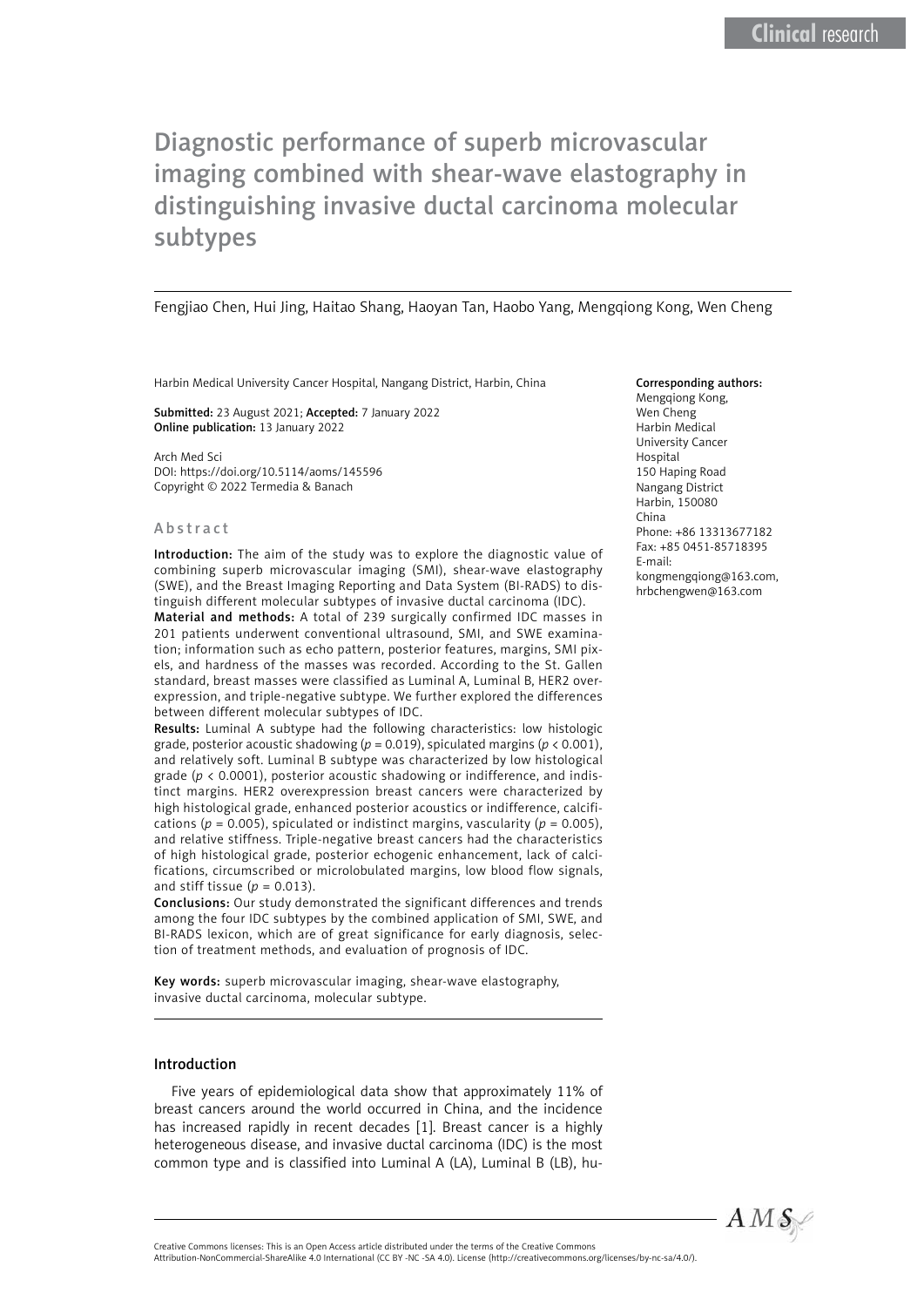man epidermal growth factor receptor 2-positive (HER2+) overexpression, and triple-negative (TN) subtypes [2]. Different molecular subtypes of breast cancer have distinct biological characteristics, treatment methods, and clinical prognoses [2–4]. Therefore, effective differentiation of molecular subtypes of breast cancer is beneficial for clinical diagnosis, treatment, and prognosis evaluation. Immunohistochemistry is used for breast cancer molecular typing [3]. However, the immunohistochemistry approach relies on obtaining pathological specimens, which is invasive, resulting in a delay in establishing the diagnosis. Therefore, imaging methods play a significant role in the diagnosis of breast diseases.

With the characteristics of non-invasiveness, being real-time dynamic, and having high diagnostic sensitivity and specificity, ultrasound has become a simplified breast disease diagnostic method [5, 6]. Angiogenesis promotes tumour growth, invasion, and distant metastasis [7]. Based on the close relationship between microvascularity and malignancy, an emerging Doppler ultrasound method, called superb microvascular imaging (SMI), has been used to visualize microvessels. This technique relies on an intelligent algorithm that can effectively distinguish low-velocity blood flows from motion artefacts so that it can display low-velocity blood flow signals in microvessels [8, 9]. Another potential feature used to distinguish breast masses is tissue stiffness. In this context, shear-wave elastography (SWE) provides quantitative and reproducible hardness information about breast masses, which is at least as diagnostically effective as the greyscale ultrasound with the Breast Imaging Reporting and Data System (BI-RADS) classification [10, 11].

However, to the best of our knowledge, there are few reports about the use of SMI, SWE, and BI-RADS lexicon to distinguish molecular subtypes of IDC. Therefore, this study investigated the efficacy of the combined application of SMI in exploring blood vessels and SWE in measuring tissue stiffness to distinguish the molecular subtypes of IDC.

## Material and methods

## Patients

This retrospective study was approved by the Ethics Committee of Harbin Medical University Cancer Hospital, and informed consent for secondary use of medical history data was obtained from all participants. Data were collected from 300 patients with breast masses who underwent surgery in Harbin Medical University Cancer Hospital between December 2018 and May 2019. Sixty-one of the 300 patients with benign breast masses, without molecular classifications, distant metastasis, or pregnancy, were excluded from the study. To obtain better SWE and SMI ultrasound images, 38 of the 239 patients with tumours larger than 50 mm in diameter and deeper than 40 mm were excluded. A total of 201 IDC patients with standard ultrasound images and complete clinicopathological data were included in the study.

# Ultrasound examinations

Age and reason for visiting the doctor of all patients were recorded. Ultrasonography was conducted using a Canon Aplio i900 (Canon Medical System Corporation) equipped with a 5–18 MHz high-frequency line array probe. An experienced radiologist performed the conventional ultrasound, SMI, and SWE examinations on all patients with at least two orthogonal views. Traditional ultrasound examination was performed for all patients, and we recorded the following information: position of the lesion (left or right), lesion size, maximum depth (vertical distance from the skin to the lesion bottom), shape (round/oval or irregular), orientation (parallel or not parallel), echogenicity (hypoechoic or complex cystic and solid), posterior features (no posterior features, shadowing, enhancement, combined pattern), presence of calcifications and margins (indistinct, circumscribed, angular, spiculated, microlobulated). All lesions were rated according to the latest ultrasound BI-RADS of the American College of Radiology [12].

Then we performed SMI for the breast lesions, and there was little pressure applied on the probe to avoid blood vessel collapse. The speed range of the SMI was adapted to 1–2 cm/s. Static and dynamic images of the patients were stored in the machine. The images were then evaluated by two doctors who are well experienced with breast ultrasound and had been trained in SMI; disagreement was resolved by discussion until they reached a common decision. We characterized the entire lesion as the region of interest (ROI) and assessed the ROI with Adler's classification, which is used to classify blood flow. Vascularity was graded from 0 to 3 depending on the number of vessels. Grade 0 means no blood flow. Minimal (Grade 1) means one or two pixels containing flow (usually less than 0.1 cm in diameter). When a certain number of small vessels and/or the main vessel was visible, it was defined as moderate (Grade 2). Marked (Grade 3) was defined when four or more blood vessels were visible (Figure 1). Meanwhile, we measured SMI pixels, ROI pixels, SMI area, ROI area, and the ratio of SMI pixels to ROI pixels (Figure 2 A).

The same radiologist performed SWE on the breast lesions without compression. After locating the breast mass on the section with the largest diameter, the radiologist placed it at the centre of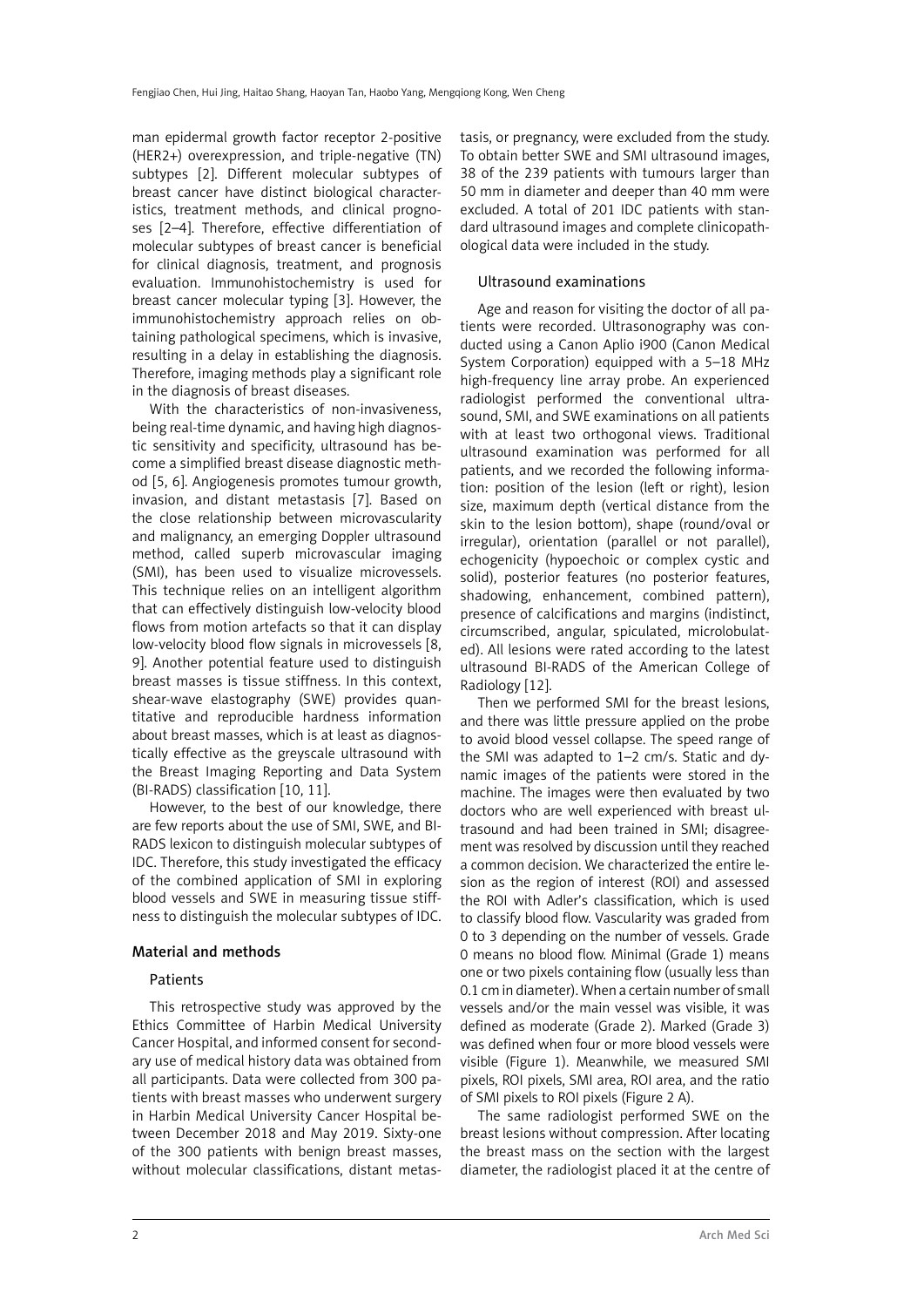

Figure 1. Evaluation of blood build-up in breast masses was graded according to Adler's classification: A-D – represented grade 0 to 3



Figure 2. A – We can measure SMI pixels, ROI pixels, SMI area, ROI area and the ratio of SMI pixels to ROI pixels with the SMI measurement software; **B** – We obtained the average of T1 (Ave.T1), the standard deviation of T1 (SD.T1); the average of T2 (Ave.T2), the standard deviation of T2 (SD.T2); the average value (Ave.R) and standard deviation (SD.R) of region R; the ratio of Ave.T1 to Ave.R (Ratio1) and the ratio of Ave.T2 to Ave.R (Ratio2) using the elasticity measurement tool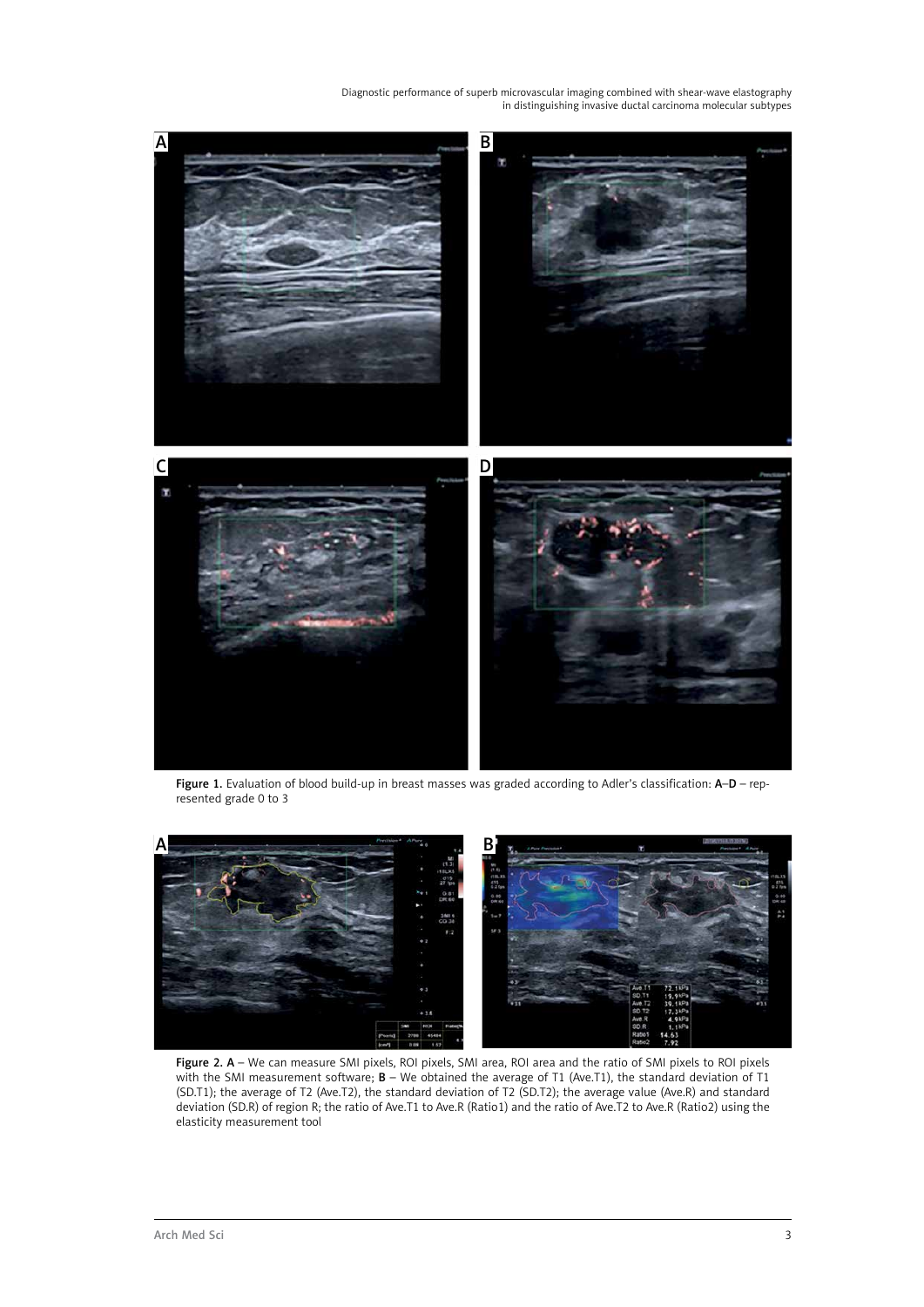the elasticity box, and the SWE image was stored after a few seconds of immobilization to allow the image to stabilize. For SWE, the colour image representing hardness was overlaid on the conventional B-mode image, ranging from dark blue, representing the softest, to red, representing the hardest (0–180 kPa), with the B-mode image alone shown just next to it. The same two doctors who evaluated SMI images conducted elastic quantitative measurements. The circular ROI 2 mm in diameter placed at the stiffest part of the mass was labelled as ROI-T1, manual tracking of the boundary of the tumour was labelled as ROI-T2, and the circular ROI 2 mm in diameter placed at the normal mammary gland was labelled ROI-R. Then, we obtained the average (Ave.T1) and standard deviation (SD.T1) of T1, the average (Ave.T2) and standard deviation (SD.T2) of T2, the average (Ave.R) and standard deviation (SD.R) of region R, the ratio of Ave.T1 to Ave.R (Ratio1) and the ratio of Ave.T2 to Ave.R (Ratio2) (Figure 2 B).

# Histopathological characteristics and tissue specimens

We determined the pathological type, histological grade, and lymph node metastasis of the tumours according to postoperative pathological results. The histological grade of the tumour was classified as grade 1 (well-differentiated), grade 2 (moderately differentiated), or grade 3 (poorly differentiated) [13]. We considered grades 1 and 2 to be low and grade 3 to be high. The histopathological characteristics included are oestrogen receptor (ER), progesterone receptor (PR), HER2, and Ki-67 indicators. Immunohistochemistry staining of 4 μm sections of formalin-fixed paraffin-embedded tissue was performed with anti-ER (clone SP1, Ventana), anti-PR (clone 1E2, Ventana), anti-HER2 (clone 4B5, Ventana), anti-Ki-67 (clone 30-9, Ventana) rabbit monoclonal primary antibodies. Universal secondary antibody was applied for 15 min. Diaminobenzidine was used as chromogens and slides were counterstained with haematoxylin before mounting. Leica Microsystems equipment (CMS GmbH, Wetzlar, Germany) was used for evaluation. ER and PR expression was considered positive when nuclear staining was greater than 1% and 20%, respectively [2, 14, 15]. HER2 positive was defined as 3+, and fluorescence in situ hybridization was performed in patients with 2+ for positive diagnosis [16]. The proportion of Ki-67-stained cells among all tumour cells was considered as Ki-67 status.

Intrinsic molecular subtypes were classified according to the St. Gallen International Expert Consensus on the Primary Therapy of Early Breast Cancer 2013 [2] as follows: (1) the LA subtype was "ER and PR positive, HER2 negative, and Ki67 low  $\left($  < 14%)"; (2) the LB subtype was divided into HER2 + subtype (ER-positive, HER2 overexpressed or amplified, any Ki-67, and any PR) and HER2- subtype (ER-positive, HER2 negative, and at least one of the following: Ki-67  $\geq$  14%, PR negative or low, and high recurrence risk based on multi-gene-expression assay); (3) the HER2+ subtype was "HER2 overexpressed or amplified, and ER and PR absent"; and (4) the triple-negative breast cancer (TNBC) subtype was "ER and PR absent, and HER2 negative".

## Statistical analysis

Normally distributed data are presented as mean±standard deviation and abnormally distributed data as median (interquartile range). Differences were assessed using analysis of variance, Student's *t*-test, Kruskal-Wallis *H* test, or Wilcoxon rank-sum test. Multiple comparisons were performed using the SNK test or Nemenyi test. Frequency (percentage) is used for the statistical description of qualitative data. Categorical data were compared by the  $\chi^2$  test or Fisher's exact test, and an ordinal categorical variable was compared using the Kruskal-Wallis *H* test or Wilcoxon rank-sum test. All statistical analyses were performed using SAS 9.1.3 software, and statistical significance was set at *p* < 0.05.

## Results

A total of 239 breast masses were removed from the 201 patients with IDC (mean age: 51 years, range: 27–78 years). LA subtype accounted for 33.89% (*n* = 81); LB, 46.03% (*n* = 110); HER2+, 10.88% (*n* = 26); and TNBC, 9.20% (*n* = 22). From the 110 LB subtypes, LB (HER2+) and LB (HER2-) accounted for 25.45% (*n* = 28) and 74.55% (*n* = 82), respectively. The clinicopathological data and sonographic parameters of the four IDC molecular subtypes and two LB subtypes are shown in Tables I–IV.

# Clinicopathological comparisons among the four molecular subtypes of IDC

Perimenopausal women were at higher risk for IDC, especially those aged 40–49 years. There was no statistically significant difference in clinical symptoms among the four groups. Our results indicated that there was a statistical difference in the histological grade among the four subtypes, with a high grade more common in HER2+ (57.69%) and TNBC (72.73%) subtypes and less common in LA (14.82%) and LB (20.91%) subtypes. The HER2+ group had lower frequency of grade 1 than that in LA  $(p = 0.00038)$  and LB  $(p = 0.02163)$ , and the TNBC subtype had lower frequency of grade 1 than that in LA  $(p = 0.000021)$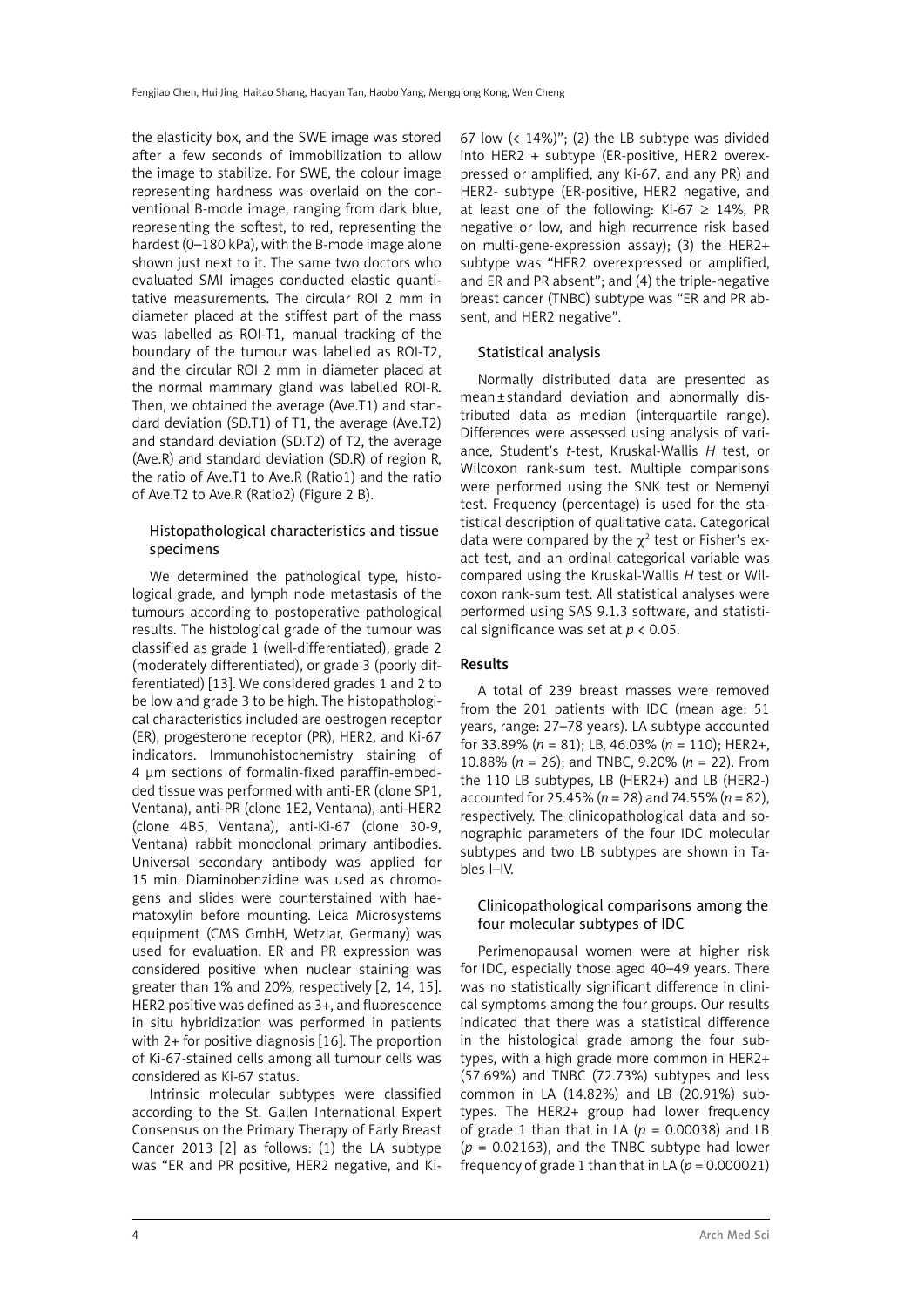| Table I. Comparisons of clinicopathological and sonographic characteristics among the four molecular subtypes of |
|------------------------------------------------------------------------------------------------------------------|
| invasive ductal carcinoma                                                                                        |

| Variables              | LA $(n = 81)$       | LB $(n = 110)$          | $HER2+ (n = 26)$        | TN $(n = 22)$           | $\chi^2$ /F value | P-value  |
|------------------------|---------------------|-------------------------|-------------------------|-------------------------|-------------------|----------|
| Age [years]            | $51.60 \pm 10.37$   | 49.68 ±9.46             | 50.50 ±6.960            | 53.44 ±9.34             | 0.998             | 0.395    |
| Symptoms:              |                     |                         |                         |                         |                   | 0.510    |
| Yes                    | 72 (88.89)          | 90 (81.82)              | 21 (80.77)              | 18 (81.82)              |                   |          |
| No                     | 9(11.11)            | 20 (18.18)              | 5(19.23)                | 4(18.18)                |                   |          |
| Histological grade:    |                     |                         |                         |                         | 40.166            | < 0.0001 |
| $\mathbf{1}$           | 20 (24.69)          | 11 (10.00)              | $1(3.85)$ **            | $1(4.54)$ **            |                   |          |
| 2                      | 49 (60.49)          | 76 (69.09)              | 10 (38.46)              | 5(22.73)                |                   |          |
| 3                      | 12 (14.82)          | 23 (20.91)              | 15 (57.69)              | 16 (72.73)              |                   |          |
| Lymph node metastasis: |                     |                         |                         |                         | 2.265             | 0.519    |
| Yes                    | 30 (37.04)          | 39 (35.45)              | 6(23.08)                | 6(27.27)                |                   |          |
| No                     | 51 (62.96)          | 71 (64.55)              | 20 (76.92)              | 16 (72.73)              |                   |          |
| Position               |                     |                         |                         |                         | 2.455             | 0.484    |
| Left                   | 39 (48.15)          | 59 (53.64)              | 17 (65.38)              | 11 (50)                 |                   |          |
| Right                  | 42 (51.85)          | 51 (46.36)              | 9(34.62)                | 11 (50)                 |                   |          |
| Size [mm]              | 19.5 (15.8-         | 19.9 (14.4-             | 27.0 (13.5-             | $21.4(11.3-$            | 1.650             | 0.648    |
|                        | 28.2)               | 28.7)                   | 31.4)                   | 33.2)                   |                   |          |
| Maximum depth [mm]     | 19.5<br>$(16 - 24)$ | 19.7<br>$(16.6 - 23.7)$ | 19.8<br>$(16.5 - 24.7)$ | 21.6<br>$(18.3 - 25.6)$ | 1.549             | 0.671    |
| Shape:                 |                     |                         |                         |                         |                   | 0.476    |
| Round/oval             | 6(7.41)             | 12 (10.91)              | 2(7.69)                 | 4(18.18)                |                   |          |
| Irregular              | 75 (92.59)          | 98 (89.09)              | 24 (92.31)              | 18 (81.82)              |                   |          |
| Orientation:           |                     |                         |                         |                         | 12.568            | 0.006    |
| Parallel               | 49 (60.49)          | 77 (70.00)              | 24 (92.31)              | 19 (86.36)              |                   |          |
| Not parallel           | 32 (39.51)          | 33 (30.00)              | $2(7.69)^{*}$           | 3(13.64)                |                   |          |
| Echo pattern:          |                     |                         |                         |                         |                   | < 0.001  |
| Hypoechoic             | 57 (70.37)          | $101 (91.82)^*$         | 24 (92.31)              | 20 (90.91)              |                   |          |
| Complex cystic         | 24 (29.63)          | 9(8.18)                 | 2(7.69)                 | 2(9.09)                 |                   |          |
| and solid              |                     |                         |                         |                         |                   |          |
| Posterior features:    |                     |                         |                         |                         | 19.787            | 0.019    |
| No posterior features  | 19 (23.46)          | 34 (30.91)              | 10 (38.46)              | $6(27.27)^*$            |                   |          |
| Shadowing              | 45 (55.55)          | 43 (39.09)              | 6(23.08)                | 4(18.18)                |                   |          |
| Enhancement            | 13 (16.05)          | 28 (25.45)              | 8 (30.77)               | 11 (50)                 |                   |          |
| Combined pattern       | 4(4.94)             | 5(4.55)                 | 2(7.69)                 | 1(4.55)                 |                   |          |
| Calcification:         |                     |                         |                         |                         | 13.034            | 0.005    |
| Present                | 43 (53.09)          | 34 (30.91)*             | 14 (53.85)              | 6(27.27)                |                   |          |
| Absent                 | 38 (46.91)          | 76 (69.09)              | 12 (46.15)              | 16 (72.73)              |                   |          |
| Margin:                |                     |                         |                         |                         |                   | < 0.001  |
| Indistinct             | 23 (28.40)          | 60 (54.55)*             | 10 (38.46)              | $3(13.64)$ **           |                   |          |
| Circumscribed          | 5(6.17)             | 12 (10.91)              | 3(11.54)                | 8 (36.36)               |                   |          |
| Angular                | 16 (19.75)          | 8(7.27)                 | 2(7.69)                 | 3(13.64)                |                   |          |
| Spiculated             | 28 (34.57)          | 21 (19.09)              | 8(30.77)                | 2(9.09)                 |                   |          |
| Microlobulated         | 9(11.11)            | 9(8.18)                 | 3(11.54)                | 6(27.27)                |                   |          |
| BI-RADS category:      |                     |                         |                         |                         | 5.440             | 0.142    |
| 4a                     | 6(7.41)             | 4(3.64)                 | 2(7.69)                 | 2(9.09)                 |                   |          |
| 4b                     | 25 (30.86)          | 23 (20.91)              | 7(26.92)                | 4(18.19)                |                   |          |
| 4c                     | 29 (35.80)          | 40 (36.36)              | 8(30.77)                | 8(36.36)                |                   |          |
| 5                      | 21 (25.93)          | 43 (39.09)              | 9(34.62)                | 8(36.36)                |                   |          |

*Compared with LA \* represents p < 0.05; Compared with LB # represents p < 0.05; Compared with HER2+ #represents p < 0.05. LA – Luminal A, LB – Luminal B, HER2+ – human epidermal growth factor receptor 2-positive, TN – triple-negative, BI-RADS – Breast Imaging Reporting and Data System.*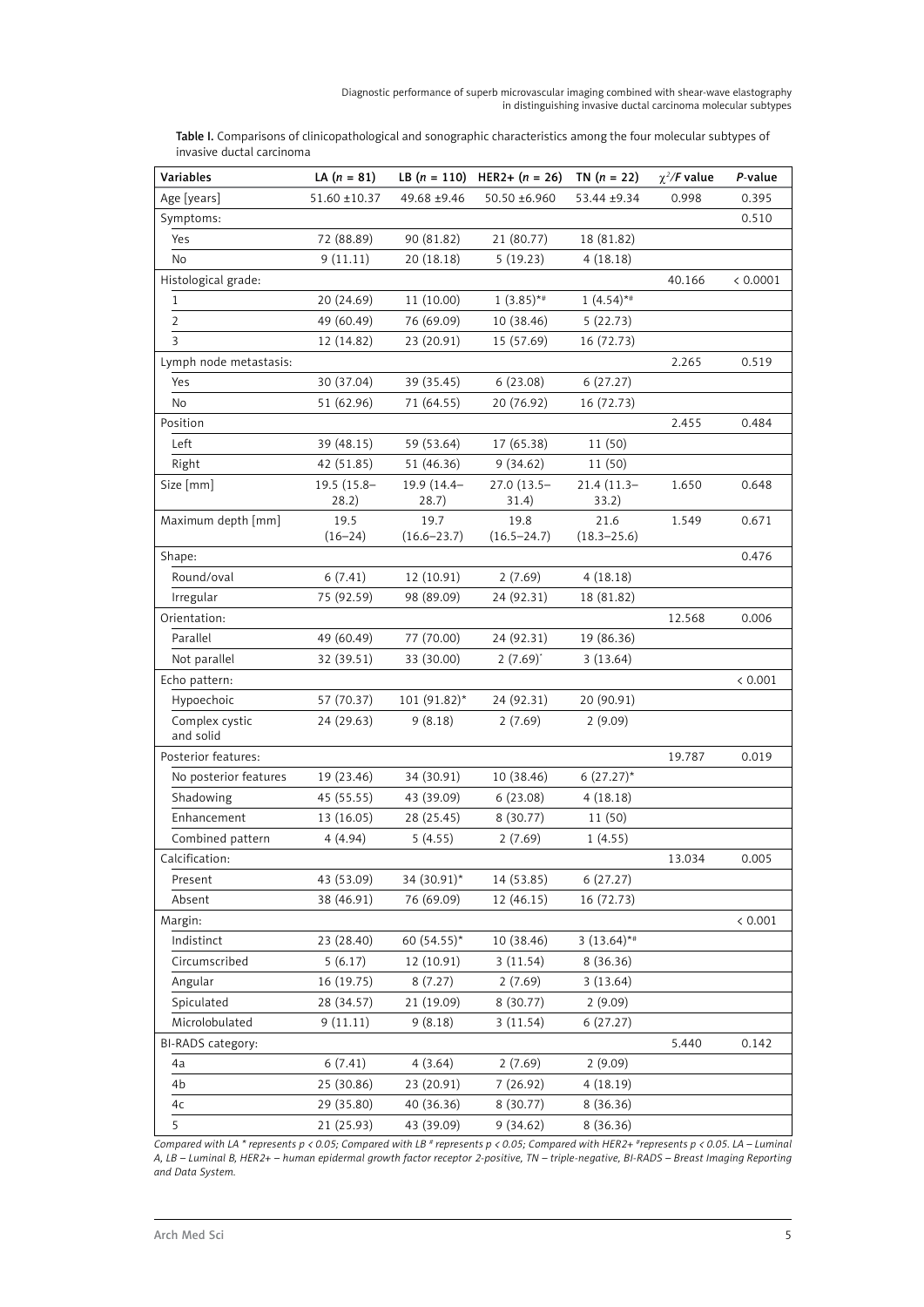Table II. Microvascularity and tissue stiffness characteristics among the four molecular subtypes of invasive ductal carcinoma

| Variables                                  | LA $(n = 81)$              | LB $(n = 110)$             | HER2+ $(n = 26)$           | TN $(n = 22)$                         | $\gamma^2/F$<br>value | $P$ -value |
|--------------------------------------------|----------------------------|----------------------------|----------------------------|---------------------------------------|-----------------------|------------|
| Adler's<br>classification:                 |                            |                            |                            |                                       | 7.280                 | 0.064      |
| 0                                          | 9(11.11)                   | 3(2.75)                    | 2(7.69)                    | 3(13.63)                              |                       |            |
| 1                                          | 25 (30.87)                 | 42 (38.54)                 | 4(15.38)                   | 7(31.82)                              |                       |            |
| $\overline{2}$                             | 25 (30.86)                 | 41 (37.61)                 | 6(23.08)                   | 7(31.82)                              |                       |            |
| 3                                          | 22 (27.16)                 | 23(21.10)                  | 14 (53.85)                 | 5(22.73)                              |                       |            |
| SMI pixels                                 | 1158 (437-2400)            | 981 (392-2168)             | 3077.5 (754-5668)          | 622.5 (224-3297)                      | 8.081                 | 0.044      |
| ROI pixels                                 | 44632<br>$(31227 - 69216)$ | 41611<br>$(24255 - 81060)$ | 49235<br>$(22191 - 74629)$ | 43801<br>$(20781 - 70490)$            | 0.777                 | 0.855      |
| SMI area $\lceil$ cm <sup>2</sup> $\rceil$ | $0.05(0.02 - 0.11)$        | $0.04(0.02 - 0.08)$        | $0.15(0.03 - 0.29)$        | $0.04(0.01 - 0.14)$                   | 8.516                 | 0.037      |
| ROI area $\lceil$ cm <sup>2</sup> $\rceil$ | $1.90(1.22 - 3.57)$        | $1.64(1.00-3.75)$          | $2.51(0.83 - 5.32)$        | $1.83(0.84 - 3.91)$                   | 1.143                 | 0.767      |
| Ratio (%)                                  | $2.8(1.3-5.2)$             | $2.2(1.0-4.3)$             | $5.2(2.5-10.6)^{*}$        | $2.2(1.1-5.3)$                        | 12.668                | 0.005      |
| Ave.T1 [kPa]                               | 94.7 (57.2-121.2)          | $109.1(72.0-147.1)$        |                            | 127.5 (66.8-154.8) 125.7 (65.5-149.4) | 9.213                 | 0.027      |
| SD.T1 [kPa]                                | $12.1 (7.7 - 21.1)$        | $12.6(8.4-18.1)$           | $11.0(5.0-16.2)$           | $11.0(6.9-19.8)$                      | 2.120                 | 0.548      |
| Ave.T2 [kPa]                               | 45.7 (32.7-61.9)           | 44.2 (24.9-63.2)           | 44.9 (36.4-63.3)           | 56.3 (41.0-70.4)                      | 3.174                 | 0.366      |
| SD.T2 [kPa]                                | 24.4 (17.1-36.2)           | 26.8 (15.3-37.8)           | 29.3 (14.1-39.4)           | 33.8 (13.6-41.7)                      | 2.175                 | 0.537      |
| Ave.R [kPa]                                | $15.1(9.2 - 23.9)$         | $11.2(7.2 - 18.0)$         | $9.3(7.0-22.1)$            | $10.8(9.8-24.1)$                      | 8.313                 | 0.040      |
| SD.R [kPa]                                 | $2.3(1.1-3.9)$             | $1.6(0.6-2.7)$             | $1.3(0.6-2.3)$             | $1.5(0.8-3.6)$                        | 12.187                | 0.007      |
| Ratio1 [kPa]                               | 5.35 (2.94-9.70)           | $7.64(4.30-14.64)$         | 8.53 (4.97-19.98)          | $8.71(2.91 - 14.18)$                  | 10.834                | 0.013      |
| Ratio2 [kPa]                               | 2.86 (1.68-4.32)           | $3.41(2.07 - 5.78)$        | 3.99 (2.20-7.84)           | 3.39 (2.04-6.90)                      | 6.351                 | 0.096      |

*Compared with LA \* represents p < 0.05; Compared with LB # represents p < 0.05; Compared with HER2+ #represents p < 0.05. LA – Luminal A; LB – Luminal B; HER2+ – human epidermal growth factor receptor 2-positive; TN – triple-negative; SMI – superb microvascular imaging, ROI – region of interest, Ratio – the ratio of SMI pixels to ROI pixels, Ave.T1 – the average of T1, SD.T1 – the standard deviation of T1, Ave. T2 – the average of T2, SD.T2 – the standard deviation of T2, Ave.R – the average of region R, SD.R – the standard deviation of region R, Ratio1 – the ratio of Ave.T1 to Ave.R, Ratio2 – the ratio of Ave.T2 to Ave.R.*

and LB  $(p = 0.00182)$ , with statistically significant differences. The percentages of patients with lymph node metastasis were 23.08% in HER2+, 27.27% in TNBC, 35.45% in LB, and 37.04% in LA with *p* = 0.519 (Table I).

#### Sonographic characteristics among the four molecular subtypes of IDC

There were no statistically significant differences in the incidence of breast cancer on the left or right, tumour size, and maximum depth among the four subtypes. The shapes of LA (92.59%), LB (89.09%), HER2+ (92.31%), and TNBC (81.82%) subtypes tended to be irregular, while round or oval shapes were less common. Regarding orientation, tumour growth parallel to the skin was more common in the four subtypes of IDC and LA tended to be not parallel compared to HER2+  $(p =$ 0.0144). The echo pattern of tumours is the most basic ultrasonic characteristic, and there was an obvious difference among the four subtypes (*p* < 0.001). Hypoechoic pattern was more common in all four subtypes compared to complex cystic and solid pattern and LA was less common than LB in hypoechoic ( $p = 0.0006$ ). As for the posterior features, there were significant differences among the four subtypes ( $p = 0.019$ ). 55.55% and 39.09% of the LA and LB cases, respectively, had posterior acoustic shadowing compared with 23.08% of HER2+ cases and 18.18% of TNBC cases. No posterior features was more common in the TNBC subtype than in LA ( $p = 0.015$ ). As for calcification, there was a statistically significant difference in calcifications among the four subtypes  $(p =$ 0.005). LA and HER2+ were more associated with the presence of calcifications, while the absence of calcifications was more common in the TNBC subtype. The presence of calcifications in the LA subtype was more common than in the LB subtype (*p* = 0.0120). Tumour margins in the LA, LB, and HER2+ subtypes tended to be indistinct (28.40%, 54.55%, and 38.46%, respectively) and spiculated (34.57%, 19.09%, and 30.77%, respectively), while circumscribed, angular, and microlobulated margins were less common. Tumour margins in the TNBC subtype were more commonly circumscribed (36.36%) and microlobulated (27.27%). Meanwhile, indistinct in LB was more common than LA ( $p = 0.0048$ ), while indistinct in TNBC subtype was less common than LA  $(p = 0.0024)$  and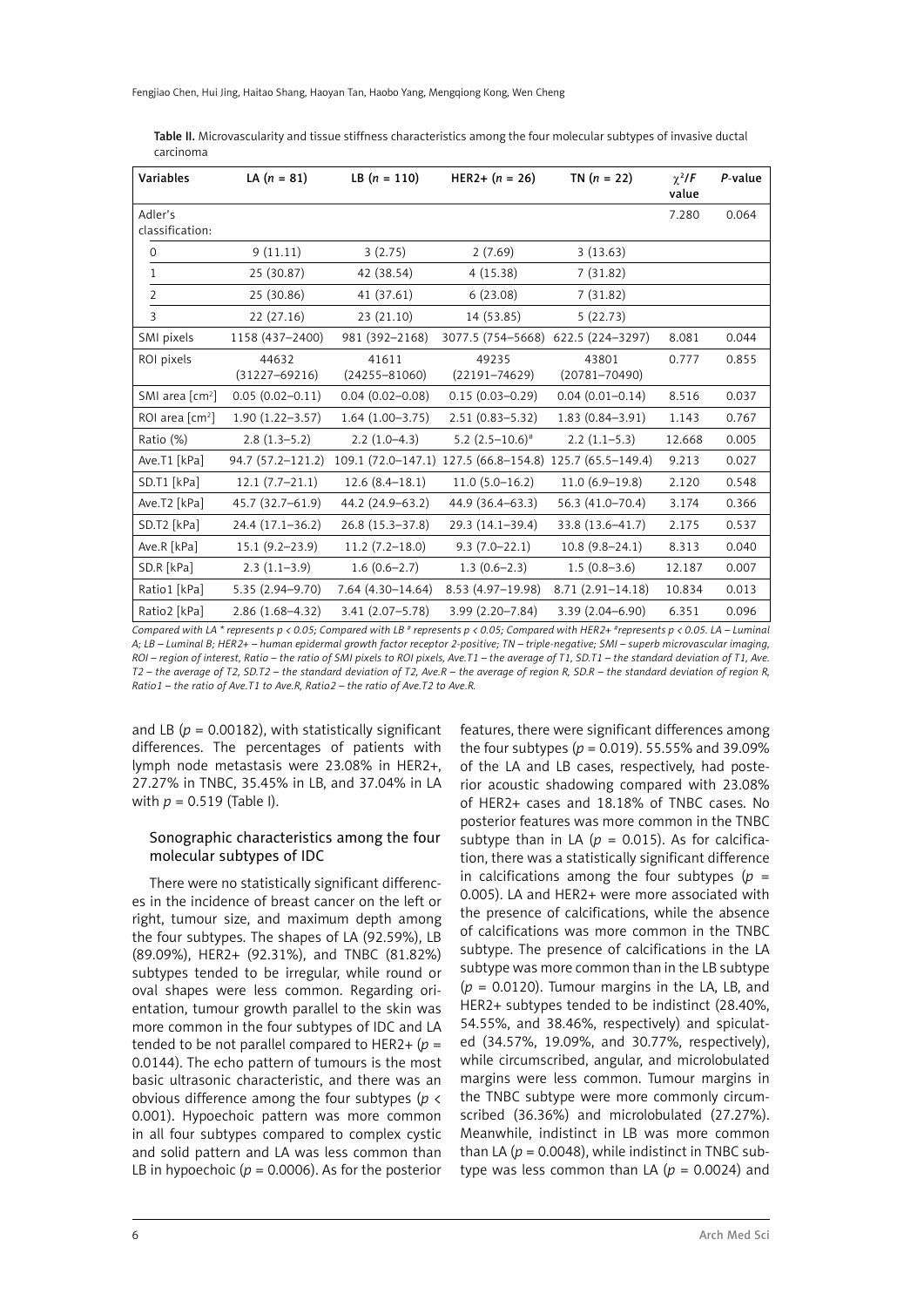| Variables                |                  | LB (HER2-) $(n = 82)$ LB (HER2+) $(n = 28)$ | $\chi^2/Z/t$ value | P-value |
|--------------------------|------------------|---------------------------------------------|--------------------|---------|
| Position:                |                  |                                             | 0.000              | 0.994   |
| Left                     | 44 (53.66)       | 15 (53.57)                                  |                    |         |
| Right                    | 38 (46.34)       | 13 (46.43)                                  |                    |         |
| Size [mm]                | 19.4 (14.3-28.7) | 21.0 (15.8-30.8)                            | 0.662              | 0.508   |
| Maximum depth [mm]       | 19.3 (16.5-22.9) | 22.3 (18.0-25.6)                            | 1.383              | 0.167   |
| Shape:                   |                  |                                             | 0.000              | 1.000   |
| Round/oval               | 9(10.98)         | 3(10.71)                                    |                    |         |
| Irregular                | 73 (89.02)       | 25 (89.29)                                  |                    |         |
| Orientation:             |                  |                                             | 1.314              | 0.252   |
| Parallel                 | 55 (67.07)       | 22 (78.57)                                  |                    |         |
| Not parallel             | 27 (32.93)       | 6(21.43)                                    |                    |         |
| Echo pattern:            |                  |                                             | 0.028              | 0.867   |
| Hypoechoic               | 76 (92.68)       | 25 (89.29)                                  |                    |         |
| Complex cystic and solid | 6(7.32)          | 3(10.71)                                    |                    |         |
| Posterior features:      |                  |                                             |                    | 0.711   |
| No posterior features    | 25 (30.49)       | 9(32.14)                                    |                    |         |
| Shadowing                | 30 (36.58)       | 13 (46.43)                                  |                    |         |
| Enhancement              | 23 (28.05)       | 5(17.86)                                    |                    |         |
| Combined pattern         | 4(4.88)          | 1(3.57)                                     |                    |         |
| Calcification:           |                  |                                             | 1.234              | 0.267   |
| Present                  | 59 (71.95)       | 17 (60.71)                                  |                    |         |
| Absent                   | 23 (28.05)       | 11 (39.29)                                  |                    |         |
| Margin:                  |                  |                                             |                    |         |
| Indistinct               | 49 (59.76)       | 11 (39.29)                                  |                    | 0.004   |
| Circumscribed            | 10 (12.19)       | 2(7.14)                                     |                    |         |
| Angular                  | 7(8.54)          | 1(3.57)                                     |                    |         |
| Spiculated               | 14 (17.07)       | 7(25.00)                                    |                    |         |
| Microlobulated           | 2(2.44)          | 7(25.00)                                    |                    |         |
| BI-RADS category:        |                  |                                             | 0.314              | 0.575   |
| 4a                       | 2(2.44)          | 1(3.57)                                     |                    |         |
| 4b                       | 15 (18.29)       | 2(7.14)                                     |                    |         |
| 4c                       | 32 (39.03)       | 18 (64.29)                                  |                    |         |
| 5                        | 33 (40.24)       | 7(25)                                       |                    |         |

| Table III. Sonographic characteristics between two invasive ductal carcinoma LB subtypes |  |
|------------------------------------------------------------------------------------------|--|
|------------------------------------------------------------------------------------------|--|

*LB – Luminal B, HER2- – human epidermal growth factor receptor 2-negative, HER2+ – human epidermal growth factor receptor 2-positive, BI-RADS – Breast Imaging Reporting and Data System.*

LB (*p* = 0.000567924). The BI-RADS tumour classification had no significant variation among the four subtypes  $(p = 0.142)$  (Table I).

# Microvascularity and tissue stiffness characteristics among the four molecular subtypes of IDC

SMI pixels, SMI area, and the ratio of SMI pixels to ROI pixels among the four subtypes had statistically significant differences ( $p = 0.044$ , 0.037, and 0.005, respectively). The ratio of SMI pixels to ROI pixels of the HER2+ subtype was higher than that of the LB subtype  $(p = 0.018)$ . Adler's classification, ROI pixels, and ROI area were not different among the four subtypes, but there were differences in Ave.T1, Ave.R, SD.R, and Ratio1 (*p* = 0.027, 0.040, 0.007, and 0.013, respectively). SD.T1, Ave. T2, SD.T2, and Ratio2 were not significantly different among the subtypes (Table II).

# Sonographic, microvascularity, and tissue stiffness characteristics between two IDC LB subtypes

We further analysed the differences in ultrasound, microvascularity, and tissue hardness between LB (HER2+) and LB (HER2–) subtypes. Nota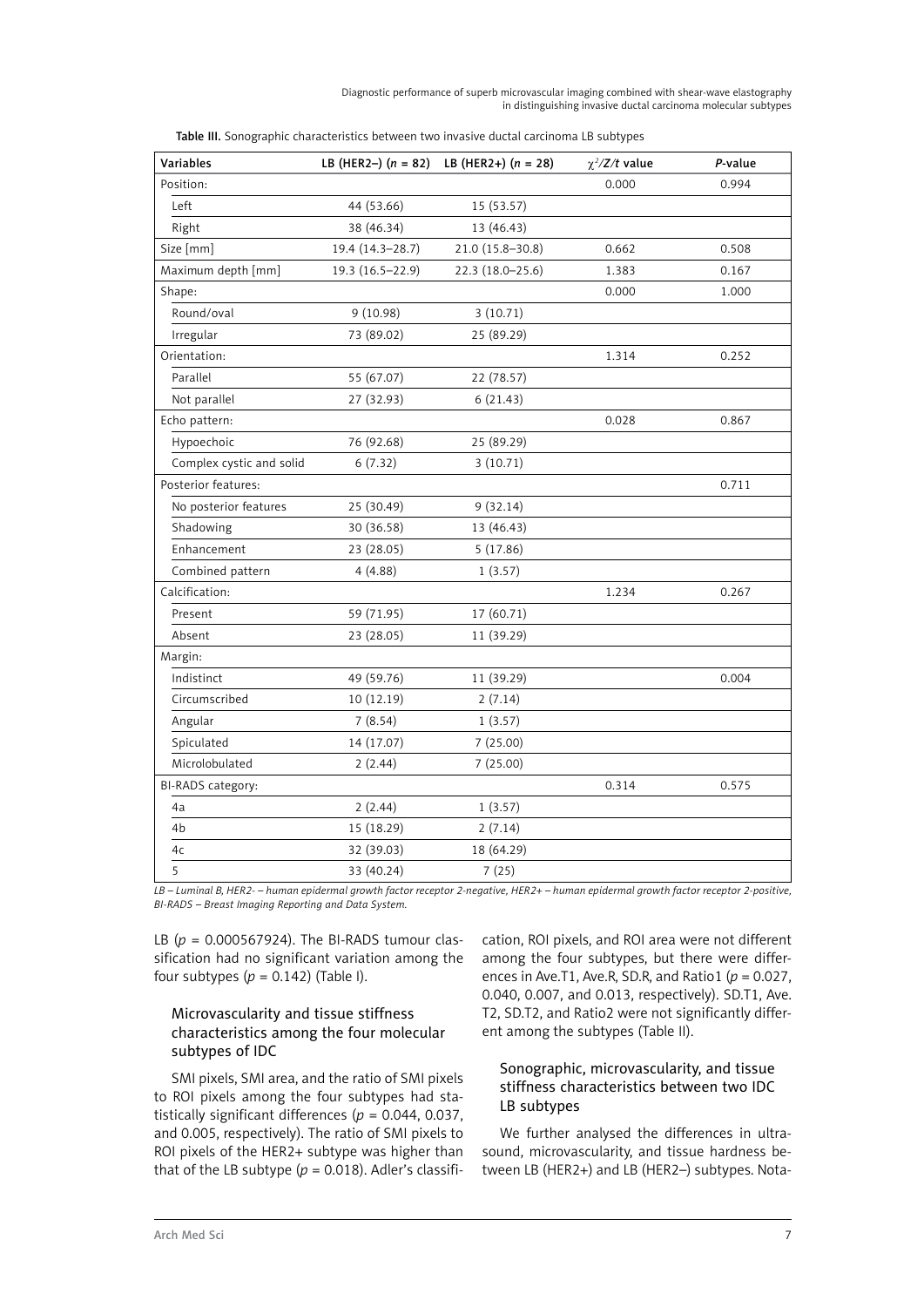Fengjiao Chen, Hui Jing, Haitao Shang, Haoyan Tan, Haobo Yang, Mengqiong Kong, Wen Cheng

| Variables                                  | LB (HER2-) $(n = 82)$ | LB (HER2+) $(n = 28)$ | $\chi^2/Z/t$ value | P-value |
|--------------------------------------------|-----------------------|-----------------------|--------------------|---------|
| Adler's classification:                    |                       |                       | $-0.161$           | 0.872   |
| $\Omega$                                   | 2(2.44)               | 1(3.70)               |                    |         |
| 1                                          | 32 (39.02)            | 10 (37.04)            |                    |         |
| $\overline{2}$                             | 30 (36.59)            | 11 (40.74)            |                    |         |
| 3                                          | 18 (21.95)            | 5(18.52)              |                    |         |
| SMI pixels                                 | 992 (340-2168)        | 933 (471-2278)        | 0.326              | 0.744   |
| ROI pixels                                 | 39983.5 (23358-72062) | 46478 (28165-94012)   | 1.257              | 0.209   |
| SMI area $\lceil$ cm <sup>2</sup> $\rceil$ | $0.04(0.02 - 0.08)$   | $0.04(0.02 - 0.10)$   | 0.271              | 0.786   |
| ROI area $\lceil$ cm <sup>2</sup> $\rceil$ | $1.59(0.98 - 3.48)$   | $2.24(1.05 - 5.06)$   | 1.253              | 0.210   |
| Ratio (%)                                  | $2.2(0.9-4.9)$        | $2.4(1.1-4.1)$        | $-0.211$           | 0.833   |
| Ave.T1 [kPa]                               | 110.2 (72.0-147.8)    | 107 (70.6-144.8)      | $-0.284$           | 0.776   |
| SD.T1 [kPa]                                | $13.7(8.4-20.2)$      | $11.4(8.4-14.7)$      | $-1.109$           | 0.267   |
| Ave.T2 [kPa]                               | 44.5 (30-63.5)        | 44.2 (23.4–63.2)      | $-0.312$           | 0.755   |
| SD.T2 [kPa]                                | $27.5(16.5-37.7)$     | 24.2 (13.6-39)        | $-0.147$           | 0.883   |
| Ave.R [kPa]                                | $11.5(7.2-18.3)$      | $10.5(6.7-14.7)$      | $-0.856$           | 0.392   |
| SD.R [kPa]                                 | $1.7(0.6-2.7)$        | $1.3(0.6-2.9)$        | $-0.843$           | 0.399   |
| Ratio1 $(\%)$                              | $7.62$ (3.97-14.64)   | 8.35 (4.70-16.74)     | 0.586              | 0.558   |
| Ratio2 (%)                                 | 3.44 (2.00-5.78)      | $3.35(2.40 - 5.87)$   | 0.151              | 0.880   |

Table IV. Microvascularity and tissue stiffness characteristics between two invasive ductal carcinoma LB subtypes

*LB – luminal B, HER2- – human epidermal growth factor receptor 2-negative, HER2+ – human epidermal growth factor receptor 2-positive, SMI – superb microvascular imaging, ROI – region of interest, Ratio – the ratio of SMI pixels to ROI pixels, Ave.T1 – the average of T1, SD.T1 – the standard deviation of T1, Ave.T2 – the average of T2, SD.T2 – the standard deviation of T2, Ave.R – the average of region R, SD.R – the standard deviation of region R, Ratio1 – the ratio of Ave.T1 to Ave.R, Ratio2 – the ratio of Ave.T2 to Ave.R.*

bly, there was a statistically significant difference in the type of margins between the two groups  $(p = 0.004)$ . LB (HER2–) tended to be indistinct, spiculated, and circumscribed (59.76%, 17.07%, and 12.19%, respectively), while LB (HER2+) tended to be indistinct, spiculated, and microlobulated (39.29%, 25%, and 25%, respectively). There were no other statistically significant differences between the two groups (Tables III and IV).

#### **Discussion**

The biological characteristics, treatments, and prognoses of different molecular subtypes of breast cancer are different [2–4, 17]. Ultrasound is a preferred examination method for breast diseases [18–20]. The traditional Doppler method has the limitation of angle dependence and low signal-to-noise ratios and often fails to evaluate the flow of small vessels. A new Doppler ultra-



Figure 3. Ultrasonic manifestations of the Luminal A subtype.  $A$  – The shear-wave elastography image showed a relatively soft mass, the average of the stiffest part of the mass was 50.1 kPa, the average stiffness of the whole tumour was 27.3 kPa; B – B-mode image demonstrated a hypoechoic mass with spiculated margins and posterior acoustic shadowing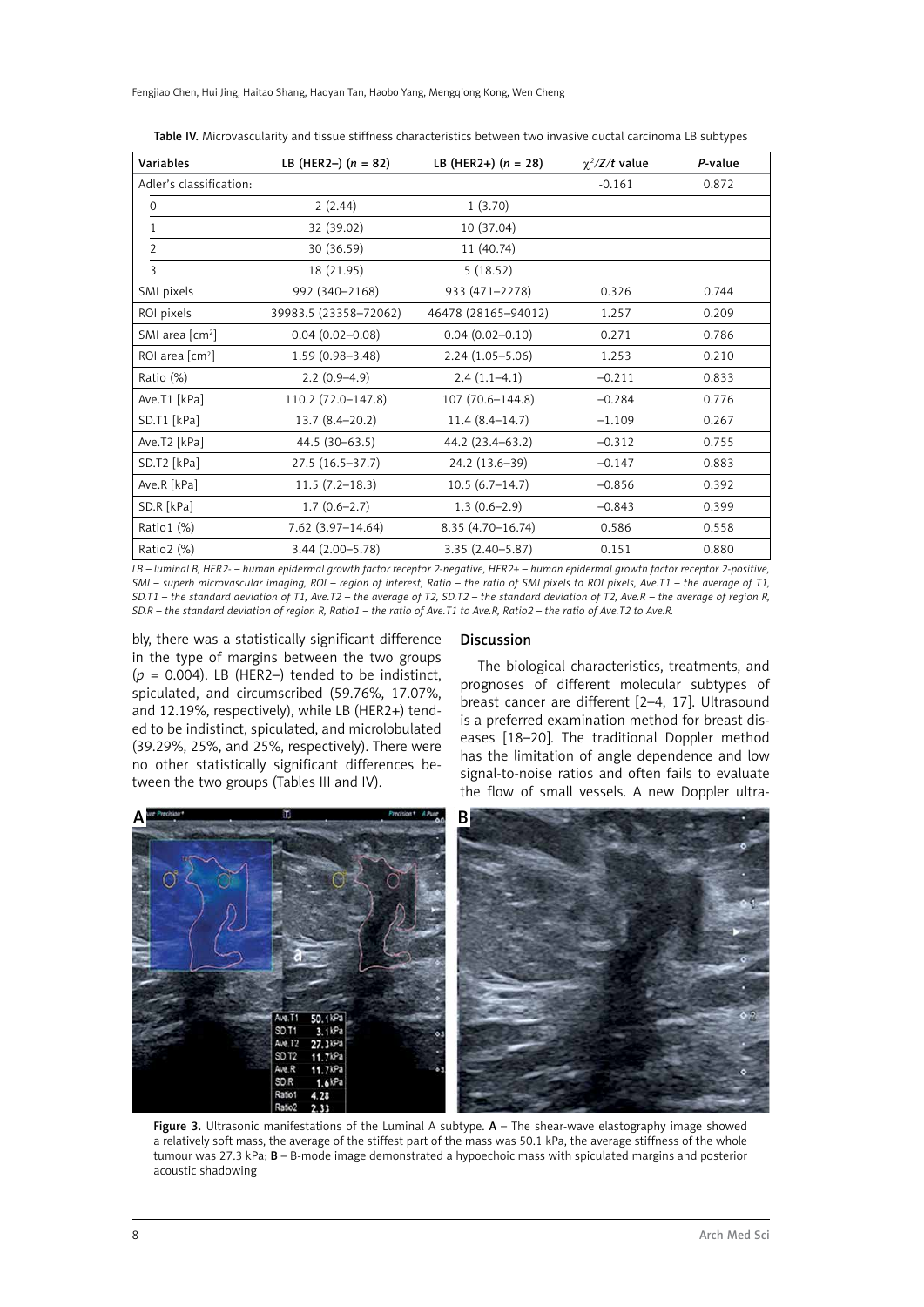

Figure 4. ER, PR, HER2+, and Ki-67 of Luminal A breast cancer are shown in A–D. Tumour cells stained dark brown are positive. In contrast, the unstained tumour cells are negative

sound technique, called SMI, can detect additional microvessel details, such as tiny branches and the distal parts of microvessels [10, 21]. Tissue hardness is a characteristic of the breast evaluated by elasticity, an imaging method. This information can help distinguish benign from malignant breast tumours and improve patient management practices [22, 23]. Recently, a quantitative elastic measurement method called SWE using induced mechanical vibration that can locally quantify tissue hardness in kilopascals has been developed [11, 24–27]. To the best of our knowledge, there have been no reports of SMI, SWE, and BI-RADS lexicon in identifying the four subtypes of IDC.

The LA subtype of breast cancer has a relatively good prognosis [18]. Our results indicated that the LA subtype had the following characteristics: low histologic grade, posterior acoustic shadowing, spiculated margins, and relative softness (Figure 3). Immunohistochemical results of LA breast



Figure 5. The main ultrasonographic manifestations of invasive ductal carcinoma in Luminal B subtype were indistinct margins and posterior acoustic shadowing

cancer are shown in Figure 4. Our study showed that most LA subtype cases had a low histologic grade, which was consistent with the results of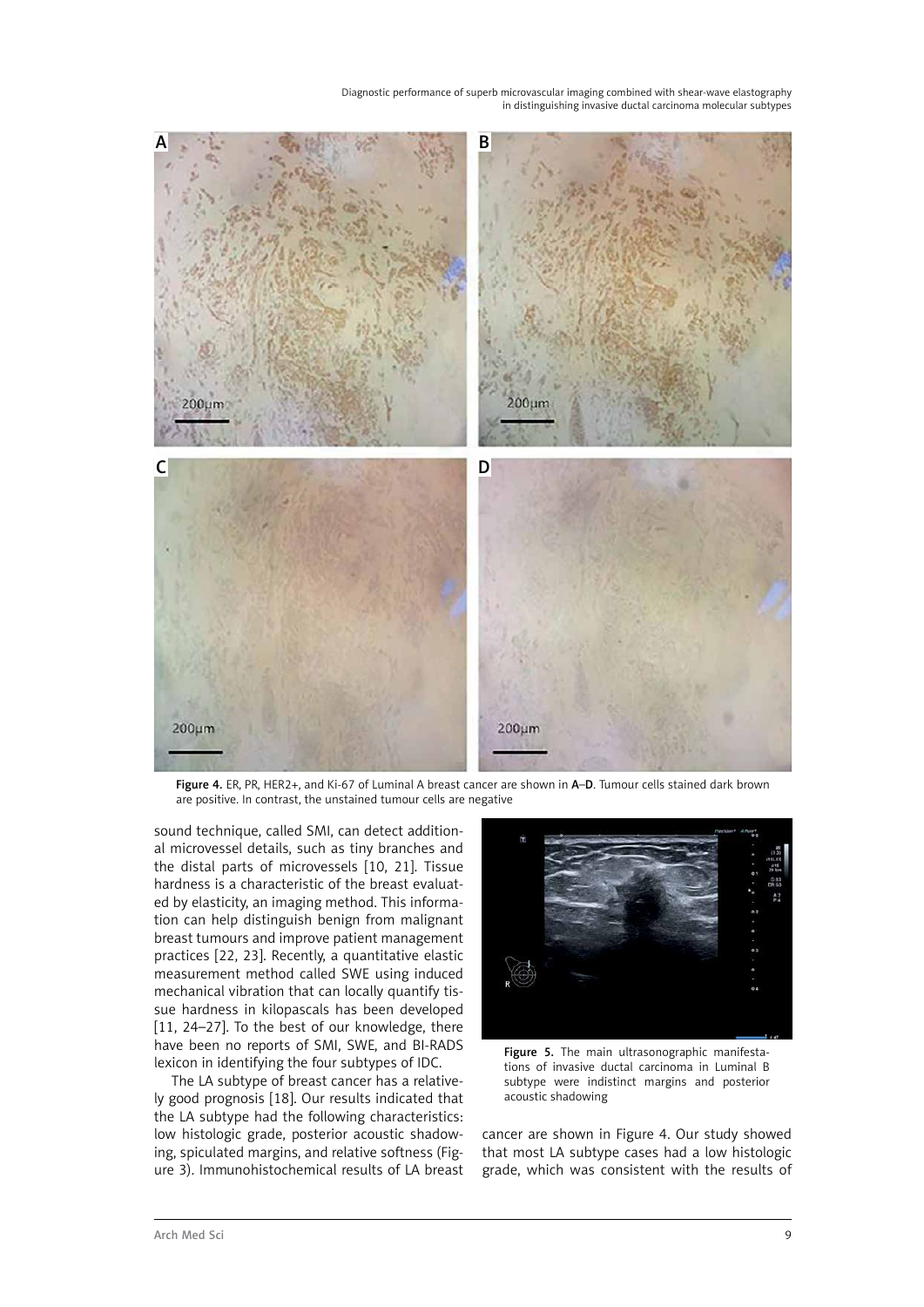previous studies [18, 28]. It is generally believed that tumours have posterior echogenic shadowing due to excessive acoustic reflection or attenuation of tumour tissue compared to surrounding tissue and desmoplastic reactions, which are more likely to occur in low histologic grade tumours [28, 29]. Previous studies have shown that low histological grade of ductal breast carcinoma is associated with ER+ or PR+ tumours and spiculated margins because of the presence of stromal responses representing spicules in low-grade tumours [28, 30]. Ultrasound elastography can effectively distinguish benign from malignant breast tumours when combined with B-mode ultrasound [31]. Our study further explored the differences in hardness among the four IDC subtypes using quantitative SWE, and we found that the LA subtype was softer and had a better prognosis compared to the rest.

Conversely, the LB subtype had a relatively low prognosis, and was characterized with low histological grade, posterior acoustic shadowing or no posterior features, and indistinct margins, which was consistent with previous studies [4, 17, 18] (Figure 5). Immunohistochemical results of LB (HER2−) and LB (HER2+) breast cancer are shown in Figures 6 and 7. In our study, the majority of the LB subtype cases had a low histological grade, which was different from a previous study [19]. The reason for this difference may be that the proportions of LB (HER2+) and LB (HER2–) cases were not the same and our study was limited to IDC. The LB (HER2−) subtype requires endocrine therapy and chemotherapy, while the LB (HER2+) subtype requires additional anti-HER2 therapy during clinical treatment. Therefore, it is necessary to differentiate the ultrasonic manifestations of the two LB molecular subtypes. Notably, the margins were significantly different between the LB (HER2−) and LB (HER2+) groups (*p* = 0.004). However, there were no significant differences in other



Figure 6. ER, PR, HER2+, and Ki-67 of LB (HER2−) breast cancer are shown in A–D. Tumour cells stained dark brown are positive. In contrast, the unstained tumour cells are negative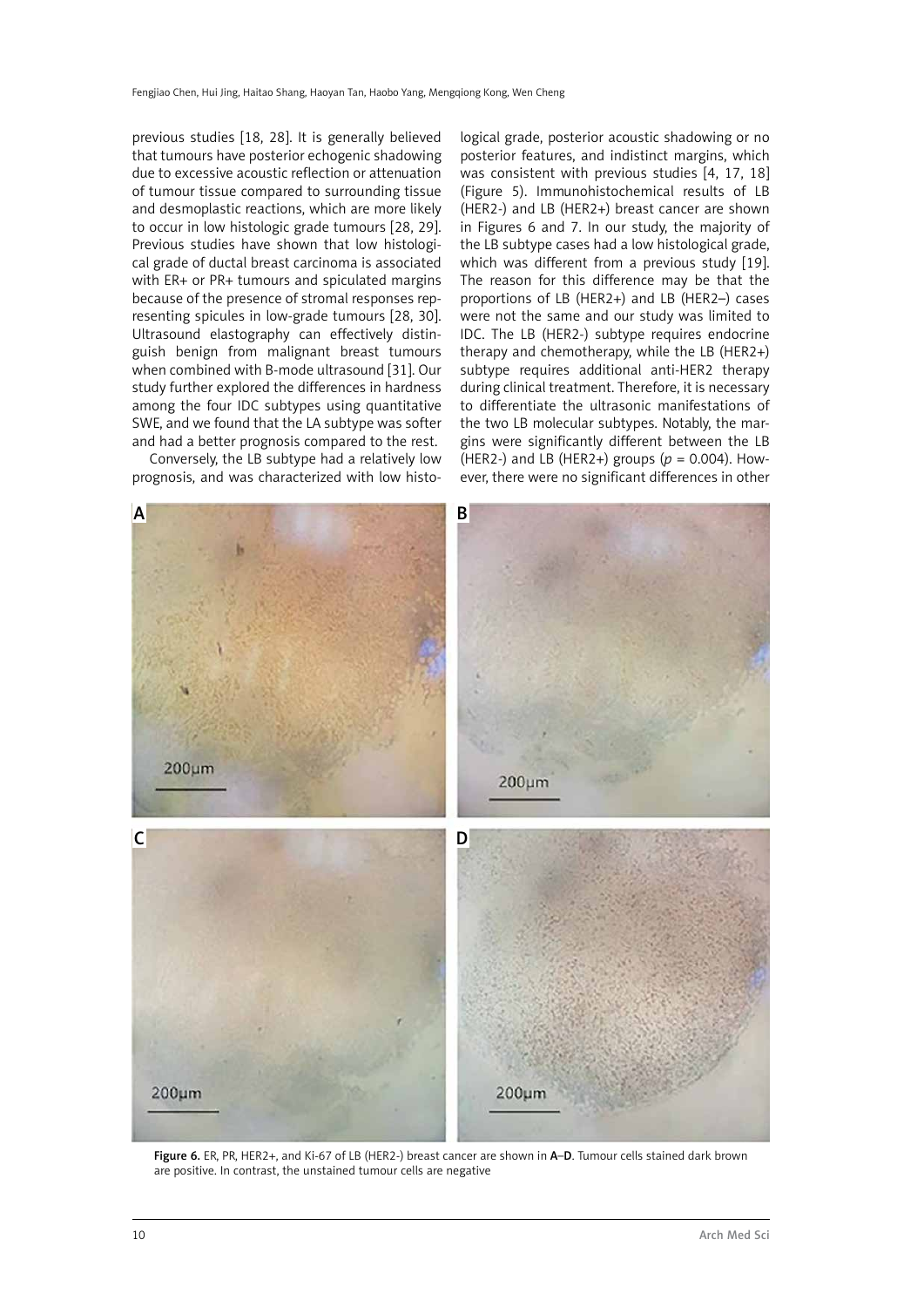

Figure 7. ER, PR, HER2+, and Ki-67 of LB (HER2+) breast cancer are shown in A–D. Tumour cells stained dark brown are positive. In contrast, the unstained tumour cells are negative

aspects between the two groups, which could be attributed to our small sample size or the actual absence of differences between the two subtypes. Therefore, further investigation of the differences between the two LB subtypes is needed.

HER2+ breast cancers were characterized by high histological grade, enhanced posterior acoustics or indifference, calcifications, spiculated or indistinct margins, vascularity, and being relatively stiff (Figure 8). Immunohistochemical results of HER2+ breast cancer are shown in Figure 9. The HER-2/neu gene plays an essential role in tumourigenicity, and its overexpression has been associated with poor prognostic indicators, such as high tumour grade, large tumour size, and negative hormone receptor status [32, 33]. Highly cellular and high-grade tumours tend to increase the spread of ultrasound and reduce ultrasonic attenuation compared to surrounding tissue; therefore, HER2+ tumours with a high grade may

exhibit enhanced posterior acoustics [29, 30]. The expression of the HER2 oncogene was strongly associated with the occurrence of calcifications and spiculated margins [7, 34]. Indistinct margins and marked blood flow signals were associated with high histological grade [35]. Meanwhile, HER2 status is closely related to angiogenesis, which may be due to increased expression of vascular endothelial growth factor [36]. The increased stiffness and vascularity found in this subtype may be related to the poor prognosis of HER2+ breast cancer.

TNBCs are associated with invasive histological features, poor prognosis, no response to conventional endocrine therapy, and short survival time [37]. However, because TNBCs may appear benign, distinguishing them is important. Our study found that TNBCs are characterized by high histological grade, posterior echogenic enhancement, lack of calcifications, circumscribed or microlobulated margins, low blood flow signals, and stiff tissue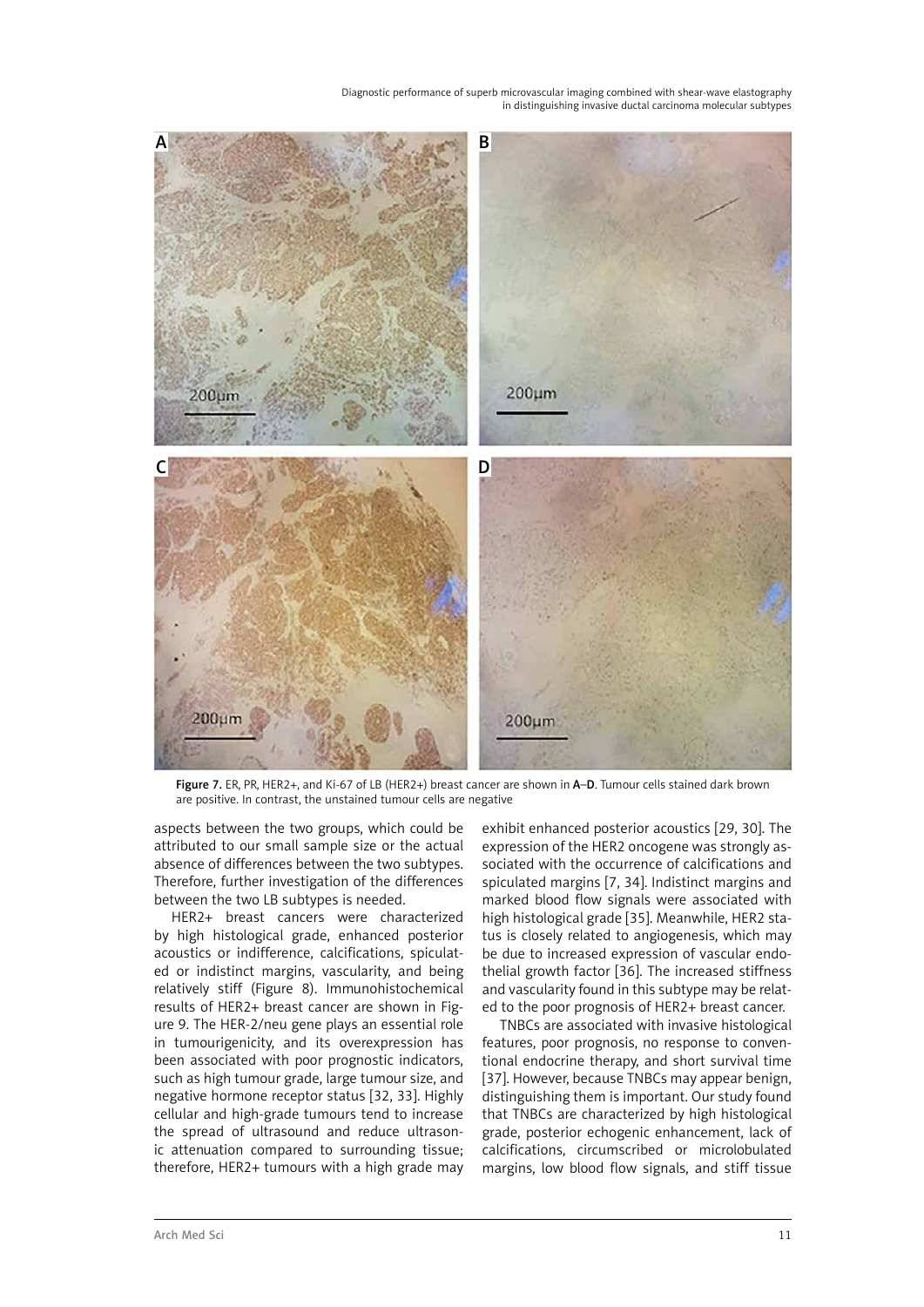Fengjiao Chen, Hui Jing, Haitao Shang, Haoyan Tan, Haobo Yang, Mengqiong Kong, Wen Cheng



Figure 8. Ultrasonic manifestations of HER2+ subtype breast cancers. A, B - Two-dimensional ultrasound showed a mass with indistinct margins, calcifications, enhanced posterior acoustics and superb microvascular imaging showed the mass with marked blood flow signals (Adler grade 3). C,  $D - A$  mass with spiculated margins, calcifications and enhanced posterior acoustics, the shear-wave elastography image showed a relatively hard mass, the average of the stiffest part of the mass was 153.9 kPa, the average stiffness of the whole tumour was 79.8 kPa

(Figure 10). Immunohistochemical results of TNBC are shown in Figure 11. TNBC patients had more high-grade breast cancers than the other three subtypes [29]. Our study found that the majority of TNBCs presented with posterior echogenic enhancement, which may be due to the rapid growth of tumour patterns causing internal tissue necrosis, thus reducing the attenuation of ultrasound waves compared with the surrounding tissues [38]. Our study found that TNBCs are mainly associated with absence of calcifications, which is consistent with a previous study [15]. The circumscribed and microlobulated margins are associated not only with high histological grade and negative hormone receptor status but also with rapidly aggressive proliferating patterns in TNBCs, which have been described as pushing margins without an infiltrating stromal response [15, 35]. Our study showed that TNBCs were characterized by hypovascularity on SMI images, which was consistent

with previous studies [18, 19]. We speculate that tumour necrosis leads to the destruction of tumour vascular components, resulting in a lack of vascularity. We also found that the tumour tissues of TNBCs were hard, which means that TNBC is more aggressive and tends to infiltrate surrounding tissues.

Our study had some limitations. First, its retrospective design meant that only patients with clinicopathological and ultrasonic data could be included. Second, the number of cases we studied was insufficient for the study of ultrasound and clinicopathological characteristics among the four subtypes. Third, we were not able to detect subtle differences between the two LB subtypes.

In conclusion, we used SMI, which can detect subtle blood flow, and SWE, which can quantify tissue hardness, to demonstrate differences in the sonographic and clinicopathological characteristics of the four IDC molecular subtypes. These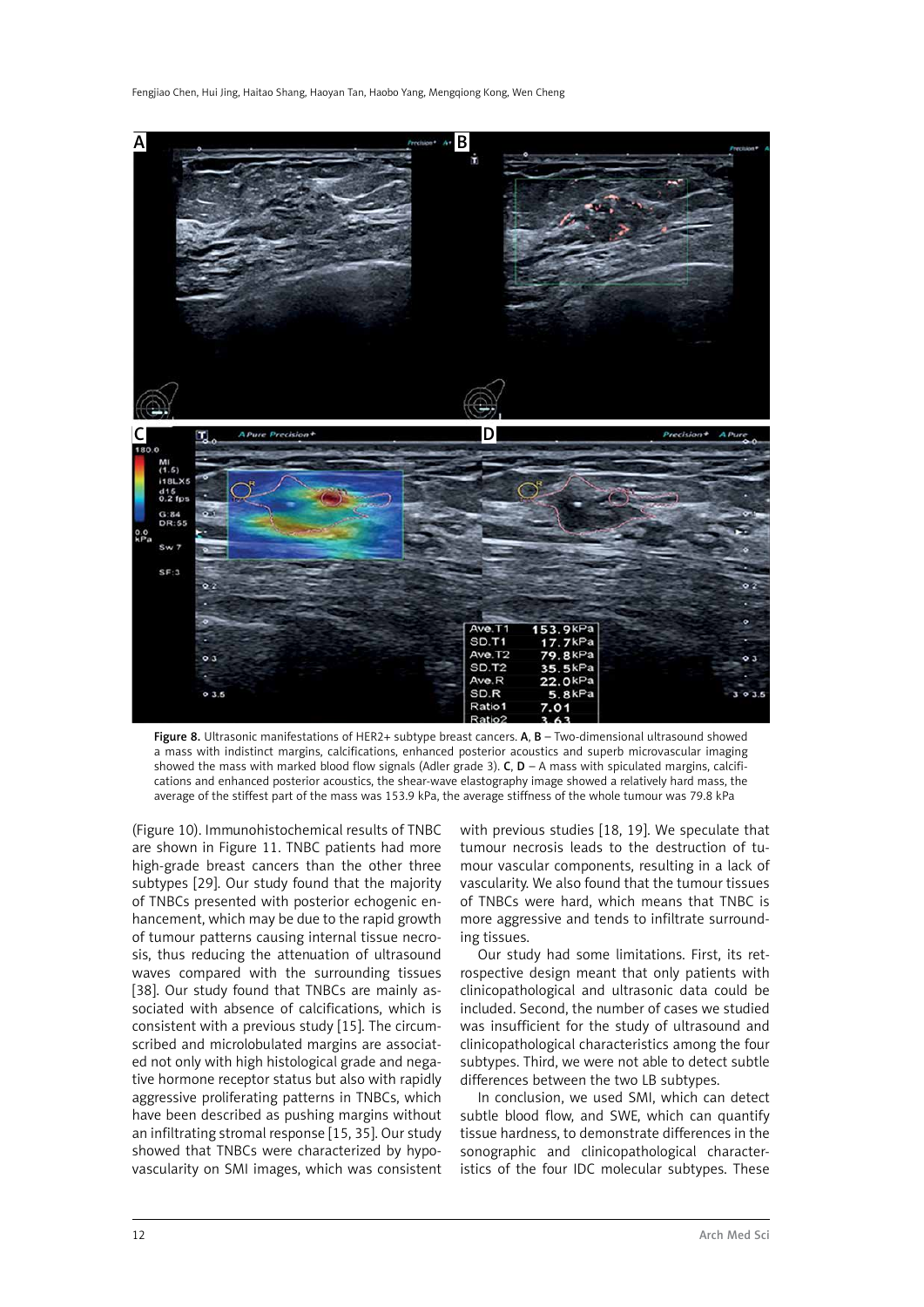

Figure 9. ER, PR, HER2+, and Ki-67 of HER2+ breast cancer are shown in A, B, C and D. Tumour cells stained dark brown are positive. In contrast, the unstained tumour cells are negative

findings, when applied in the appropriate clinical contexts, can help in the early diagnosis, selection of appropriate treatment methods, and prognosis prediction.

# Acknowledgments

This study received funding from HAI YAN Science Foundation of Harbin Medical University Cancer Hospital (grant no. JJQN2021-12) and HAI YAN Science Foundation of Harbin Medical University Cancer Hospital (grant no. JJMS2020-01).

# Conflict of interest

The authors declare no conflict of interest.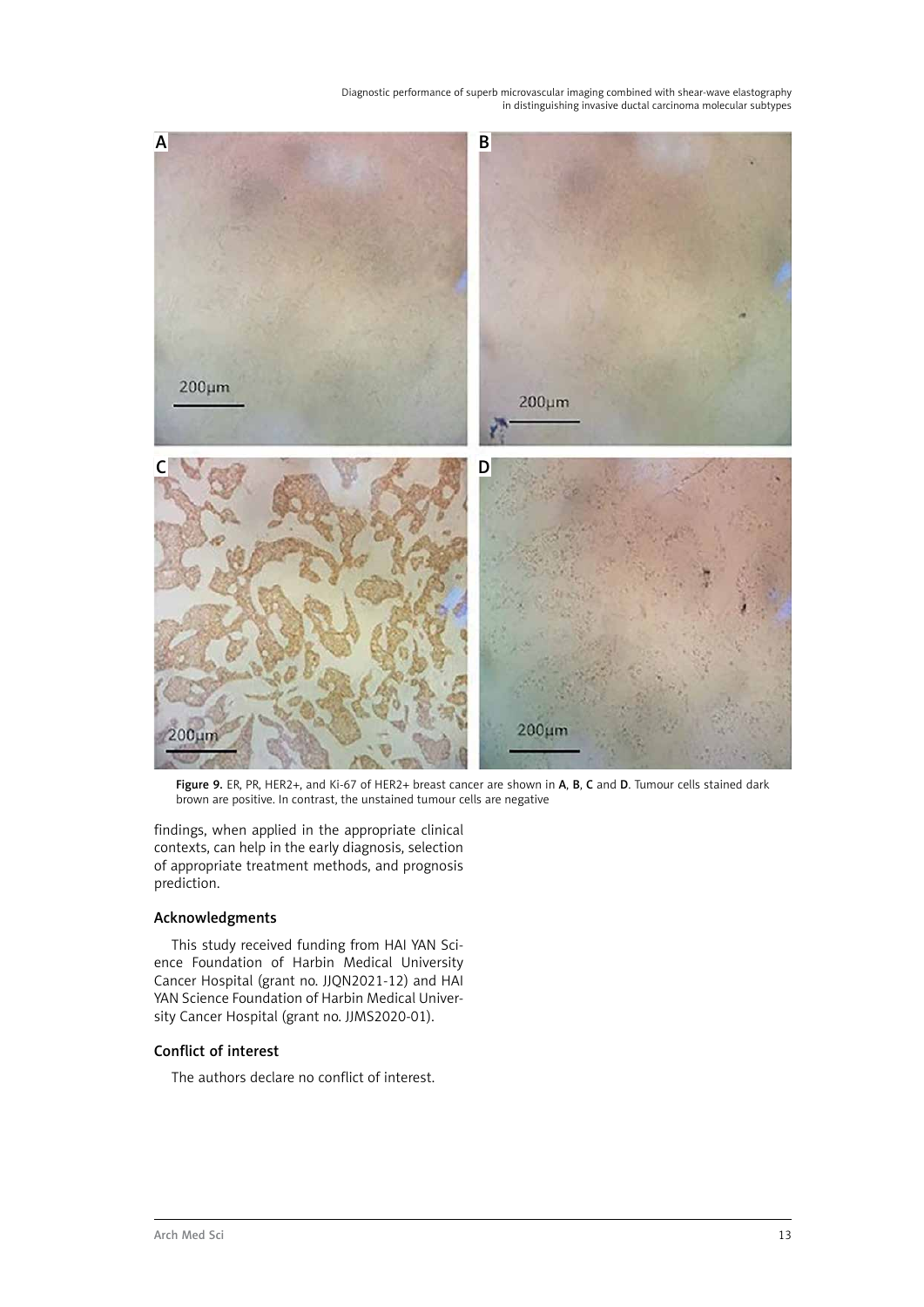Fengjiao Chen, Hui Jing, Haitao Shang, Haoyan Tan, Haobo Yang, Mengqiong Kong, Wen Cheng



Figure 10. Triple negative breast cancers on ultrasound. A, B-Posterior echogenic enhancement, absence of calcifications, circumscribed margins and hard tissue. The average of the stiffest part of the mass was 165.1 kPa, the average stiffness of the whole tumour was 131.8 kPa. **C, D** – A hypoechoic mass of microlobulated margins with no calcifications and few blood flow signals on the superb microvascular imaging (Adler grade 1)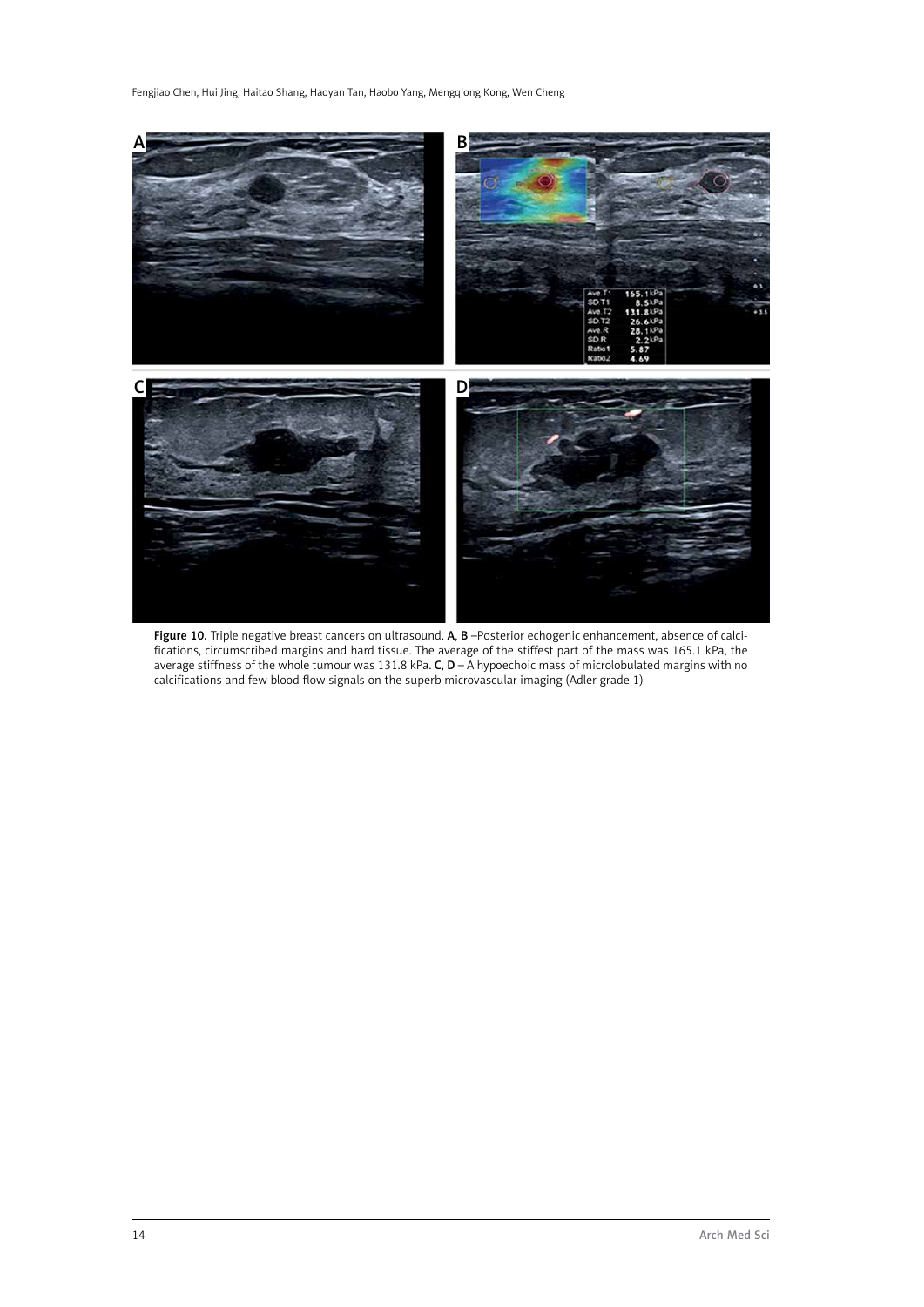

Figure 11. ER, PR, HER2+, and Ki-67 of TNBC are shown in A–D. The unstained tumour cells are negative

References

- 1. Li T, Mello-Thoms C, Brennan PC. Descriptive epidemiology of breast cancer in China: incidence, mortality, survival and prevalence. Breast Cancer Res Treat 2016; 159: 395-406.
- 2. Goldhirsch A, Winer EP, Coates AS, et al. Personalizing the treatment of women with early breast cancer: highlights of the St Gallen International Expert Consensus on the Primary Therapy of Early Breast Cancer 2013. Ann Oncol 2013; 24: 2206-23.
- 3. Goldhirsch A, Wood WC, Coates AS, et al. Strategies for subtypes--dealing with the diversity of breast cancer: highlights of the St. Gallen International Expert Consensus on the Primary Therapy of Early Breast Cancer 2011. Ann Oncol 2011; 22: 1736-47.
- 4. Wang GS, Zhu H, Bi SJ. Pathological features and prognosis of different molecular subtypes of breast cancer. Mol Med Rep 2012; 6: 779-82.
- 5. Kim SH, Seo BK, Lee J, et al. Correlation of ultrasound findings with histology, tumour grade, and biological markers in breast cancer. Acta Oncol 2008; 47: 1531-8.
- 6. Stavros AT, Thickman D, Rapp CL, Dennis MA, Parker SH, Sisney GA. Solid breast nodules: use of sonography to

distinguish between benign and malignant lesions. Radiology 1995; 196: 123-34.

- 7. Wang Y, Ikeda DM, Narasimhan B, et al. Estrogen receptor-negative invasive breast cancer: imaging features of tumours with and without human epidermal growth factor receptor type 2 overexpression. Radiology 2008; 246: 367-75.
- 8. Bakdik S, Arslan S, Oncu F, et al. Effectiveness of superb microvascular Imaging for the differentiation of intraductal breast lesions. Med Ultrasonography 2018; 20: 306-12.
- 9. Artul S, Nseir W, Armaly Z, Soudack M. Superb microvascular imaging: added value and novel applications. J Clin Imaging Sci 2017; 7: 45.
- 10. Evans A, Whelehan P, Thomson K, et al. Quantitative shear wave ultrasound elastography: initial experience in solid breast masses. Breast Cancer Res 2010; 12: R104.
- 11. Lee SH, Chang JM, Han W, et al. Shear-wave elastography for the detection of residual breast cancer after neoadjuvant chemotherapy. Ann Surg Oncol 2015; 22: S376-84.